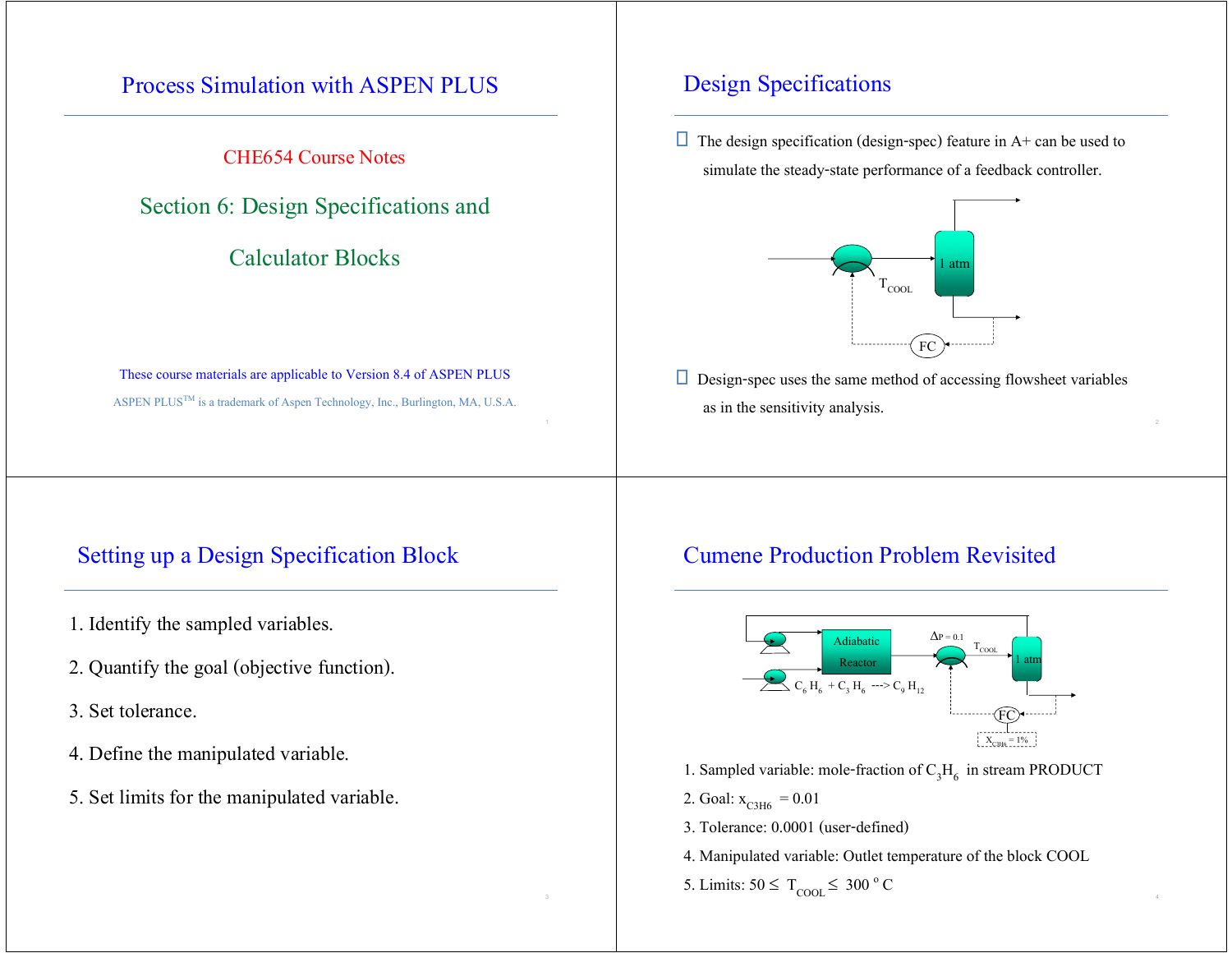### Another Example of Design-Spec: DISTL Problem

- $\Box$  Recall again the C<sub>4</sub> C<sub>7</sub> separation problem using DISTL
- $\Box$  Set up a Design-Spec to vary the Reflux Ratio (RR) in DISTL so that the mass fraction of  $C_4$  in the overhead is exactly 0.99 ( $\pm$ 0.0001)



## Design-Spec Example (Cont'd)

- $\Box$  Design-Spec feature is invoked by selecting Flowsheeting Options in Data pulldown menu.
- Fill out 1. Define tab => access variables from flowsheet
	- 2. Spec tab => set up an objective function (set point)
	- 3. Vary tab  $\Rightarrow$  select a manipulated input variable

# Define Tab in Design-Spec



# Spec Tab in Design-Spec

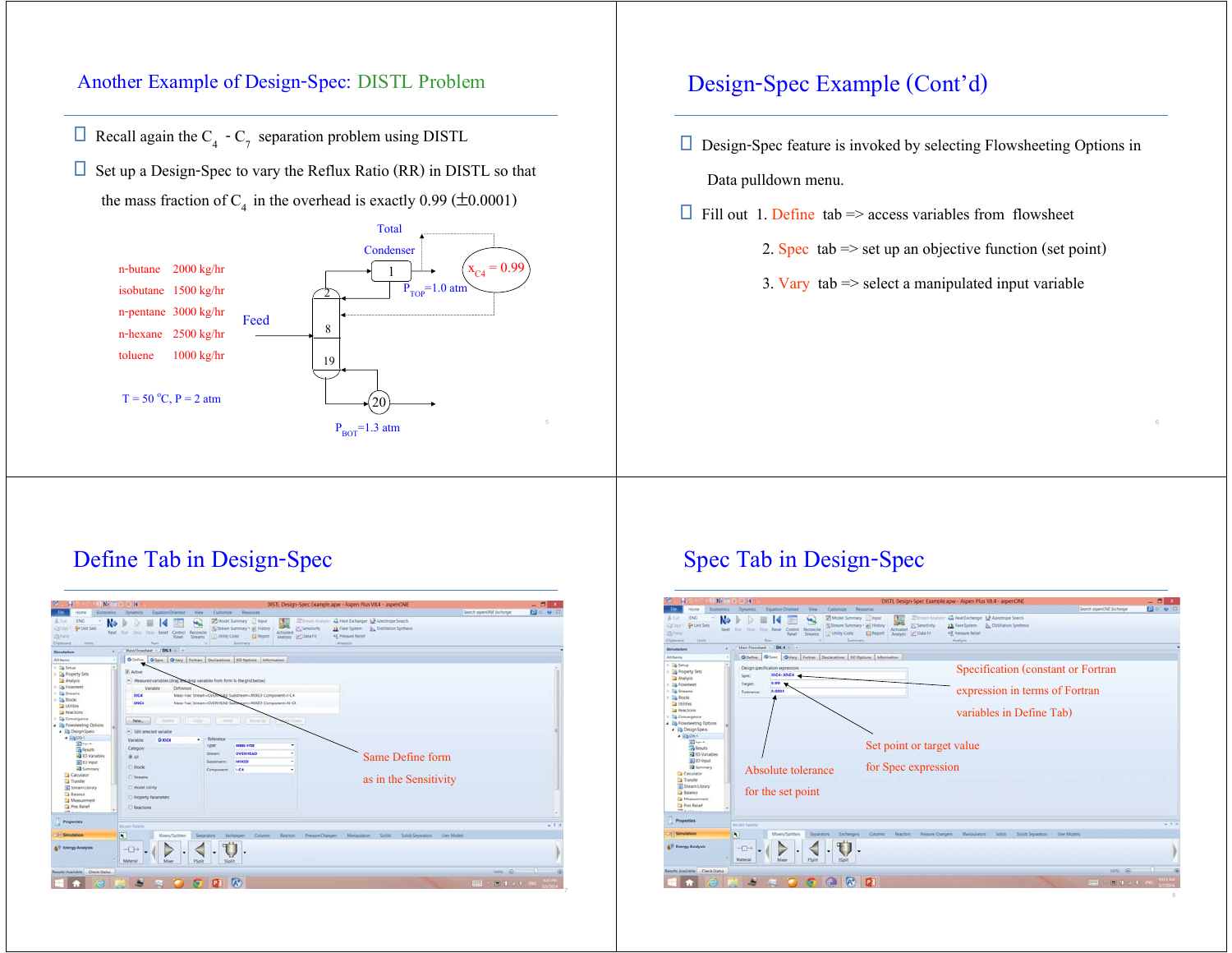# Vary Tab in Design-Spec

| н                                                                                                                                 | $N2$ $\rightarrow$ $\rightarrow$ $\rightarrow$ $\rightarrow$                                |                                                                                                                                                                      | DISTL Design-Spec Example.apw - Aspen Plus VB.4 - aspenONE                                                                                           |                            | - 61           |
|-----------------------------------------------------------------------------------------------------------------------------------|---------------------------------------------------------------------------------------------|----------------------------------------------------------------------------------------------------------------------------------------------------------------------|------------------------------------------------------------------------------------------------------------------------------------------------------|----------------------------|----------------|
| <b>brownics</b><br>Plomat                                                                                                         | <b>Dynamics</b><br>Equation Oriented<br>View.                                               | Customize Resources                                                                                                                                                  |                                                                                                                                                      | Search aspenONE Exchange   | <b>130 4 0</b> |
| <b>DAG</b><br>& Cut<br>N.<br>Gribst Sets<br><b>DOIN</b><br><b>Field:</b><br>25 Farier<br>Duty.<br>Clobcard                        | Liber   Sleep<br><b>Ship Reset Control Recordia</b><br><b>Sheared</b><br>Panel<br>fun.      | Model Summary   Input<br>Stream Summary * all History<br>C Senitivity<br>Activated<br>Analysis Let Data Fit<br><b>L'i</b> Mility Corbs<br><b>D</b> Report<br>Summary | Sillingen Analysis . An Heat Exchanger N.P Assettingle Search<br>23 Flare System<br><b>Distillation Systhesis</b><br>+3. Pressure Reisel<br>Analysis |                            |                |
| Simulation                                                                                                                        | $DS - 1$ $+$<br>Main Flowsheet, it                                                          |                                                                                                                                                                      |                                                                                                                                                      |                            |                |
| All Inems                                                                                                                         | ODefine OSpec OVery Forman Declarations 10 Options Information                              |                                                                                                                                                                      |                                                                                                                                                      |                            |                |
| + Ca Setup<br>> Da Property Sets<br><b>Ca Analysis</b><br>1 City Flowsheet<br><b>CA Streams</b>                                   | Manipulated variable<br>Type<br><b>Block-Var</b><br>۰<br><b>DISTL</b><br><b>Block</b><br>÷. | Manipulated variable limits<br>0.5<br>Lower<br>1.5<br>Upper:                                                                                                         |                                                                                                                                                      |                            |                |
| <b>Els</b> Blocks<br><b>Ca</b> Utilities                                                                                          | 原<br>Variable<br>۰<br>PARAM<br>Sentence                                                     | Step size:<br>Maximum step size:                                                                                                                                     | Specify lower and upper                                                                                                                              |                            |                |
| <b>Beactions</b><br><b>Convergence</b><br>A Lig Flowsheeting Options<br><sup>a</sup> Little Design Spect                          |                                                                                             | <b>Report labels</b><br>Line t: Line 2: Line 3: Line 4:                                                                                                              |                                                                                                                                                      | bounds for the manipulated |                |
| $-2805-1$<br>6 Input<br><b>B</b> flexits<br><b>Ed ED Variables</b><br>all to input                                                |                                                                                             | <b>EO</b> input<br>Doen variatie:<br>Description:                                                                                                                    | variable                                                                                                                                             |                            |                |
| <b>22 Summary</b><br>Calculator<br><b>Standfer</b><br>9) Stream Library<br><b>Balance</b><br><b>Measurement</b><br>Ta Pres Retief | Copy<br><b>Factor</b><br>Ceat                                                               | Manipulated variable<br>(same as Sensitivity)                                                                                                                        |                                                                                                                                                      |                            |                |
| <b>HPR ALLA</b><br>Properties                                                                                                     | Model Patents                                                                               |                                                                                                                                                                      |                                                                                                                                                      |                            | $-12$          |
| <b>Simulation</b>                                                                                                                 | $\overline{\mathbf{S}}$<br>Mixers/Salitters<br>Separators                                   | Columns<br><b>Reactive</b><br>Exchangers                                                                                                                             | Pressure Changers   Manipulation<br><b>State Models</b><br>-> Sellids<br>Solida Separators                                                           |                            |                |
| AV Energy Analysis                                                                                                                | $\neg$<br>Material<br>Mixer<br><b>FSplit</b>                                                | SSpit                                                                                                                                                                |                                                                                                                                                      |                            |                |
| Results Available Check Status                                                                                                    |                                                                                             |                                                                                                                                                                      |                                                                                                                                                      | $mn - B$                   |                |
|                                                                                                                                   |                                                                                             |                                                                                                                                                                      |                                                                                                                                                      |                            |                |

## Convergence History of the Design-Spec



## Viewing Results of the Design-Spec

| $\mathbb{E}$ N <sub>2</sub> $\equiv$ $\mathbb{E}$ $\equiv$ $\mathbb{H}$                                                                                                                     |                                                                                                         |                                                                                                                                                            | DISTL Design-Spec Example.apw - Aspen Plus VII.4 - aspenONE                                                                                                          |                                                                   | $-5$<br><b>x</b> |
|---------------------------------------------------------------------------------------------------------------------------------------------------------------------------------------------|---------------------------------------------------------------------------------------------------------|------------------------------------------------------------------------------------------------------------------------------------------------------------|----------------------------------------------------------------------------------------------------------------------------------------------------------------------|-------------------------------------------------------------------|------------------|
| <b>tennomis</b>                                                                                                                                                                             | <b>Equation Oriented</b><br><b>Dynamics</b><br>View.                                                    | Resources<br>Customize                                                                                                                                     |                                                                                                                                                                      | Search aspenONE Exchange                                          | <b>Elo w 0</b>   |
| <b>ENG</b><br>& Cit.<br>N <sub>2</sub><br><b>Go Unit Sets</b><br>420101<br>Next<br>25 Partie<br><b>Distri</b><br>Olphoard                                                                   | ч.<br>fittion Flattert Contrast Recording<br><b>Barry</b><br>They.<br><b>Streams</b><br>Parel.<br>Rick. | <b>25 Model Summary El Input</b><br>Sibean Summary * and History<br><b>Activated</b><br>Analysis C Data Fit<br>Li Litting Costs<br>El fieport<br>Sizinmary | <b>SESSION ANALOG</b><br>All Heat Exchanger 1.3 Apechinge Search<br>C Servicery<br>13. Flare Sustern D., Distillation Synthesis<br><br><br>Primare Field<br>Analysis | ÷<br>IV.<br>B<br>Acht<br>Custom Parametric (2)<br>Current<br>Pace |                  |
| ٠<br>Simulation                                                                                                                                                                             | Main Flowsheet :   DS-1 x   Control Panel x   DS-1 - Results   4                                        |                                                                                                                                                            |                                                                                                                                                                      |                                                                   |                  |
| All heres<br>٠                                                                                                                                                                              | Results GStatus                                                                                         |                                                                                                                                                            |                                                                                                                                                                      |                                                                   |                  |
| 1 Elli Setup<br>٠<br>I Di Property Sets<br><b>Analysis</b><br><b>I</b> Call Cowsheet<br>+ Eg Streams<br>+ Ein Blocks                                                                        | Initial value<br>Variable<br>> MANIFULATED<br>15<br>0454227<br>3004<br>0,544459<br>33658                | Usits<br>Final value<br>1.15794<br>0.45217<br>0.537843                                                                                                     |                                                                                                                                                                      |                                                                   |                  |
| <b>Ca</b> Utilities<br><b>El Reactions</b><br><b>B</b> Convergence<br>. <b>ig</b> flowsheeting Options<br>· Ela Design Specs                                                                |                                                                                                         |                                                                                                                                                            | The steady-state                                                                                                                                                     |                                                                   |                  |
| $4.8805 - 1$<br><b>Slinger</b><br><b>Caffetults</b><br><b>ED</b> FO Variations<br>$\overline{a}$ (0 input)<br><b>Ra</b> Sommary<br><b>Calculator</b><br>Transfer<br><b>G</b> Stream Library |                                                                                                         |                                                                                                                                                            | reflux ratio is 1.158                                                                                                                                                |                                                                   |                  |
| <b>Balance</b>                                                                                                                                                                              |                                                                                                         | <b>Check Convergence in Results</b>                                                                                                                        |                                                                                                                                                                      |                                                                   |                  |
| Messurement<br><b>Ta Pres Relief</b><br>11.11                                                                                                                                               |                                                                                                         | Summary of the Data Browser                                                                                                                                |                                                                                                                                                                      |                                                                   |                  |
| Properties                                                                                                                                                                                  | <b>Model Paierty</b>                                                                                    |                                                                                                                                                            |                                                                                                                                                                      |                                                                   | $-7.3$           |
| <b>Simulation</b>                                                                                                                                                                           | $\overline{\mathbf{N}}$<br>Maero/Spiliters<br>Separators                                                | Columni<br><b>Reactors</b><br>Exchangers                                                                                                                   | : Pressure Changers<br>Manpulators<br>Solds                                                                                                                          | <b>User Models</b><br>Solida Separators                           |                  |
| <b>AV</b> Energy Analysis                                                                                                                                                                   | $\neg$<br>Material<br>Miser<br><b>Flight</b>                                                            | <b>SSpirt</b>                                                                                                                                              |                                                                                                                                                                      |                                                                   |                  |
|                                                                                                                                                                                             |                                                                                                         |                                                                                                                                                            |                                                                                                                                                                      |                                                                   |                  |
| Results Available Check Status                                                                                                                                                              |                                                                                                         |                                                                                                                                                            |                                                                                                                                                                      | $mm \in$                                                          | $-11$            |

### Calculator Blocks

 Allows users to insert Fortran statements or Excel spreadsheets into flowsheet computations to perform user-defined tasks.

#### $\Box$  Applications:

- Calculating or setting input variables before they are used (feedforward control)
- Reading input parameters from a file or the terminal
- Writing results to the History file, Report file, the terminal, or any user specified external file
- Calling external subroutines
- Writing your own user models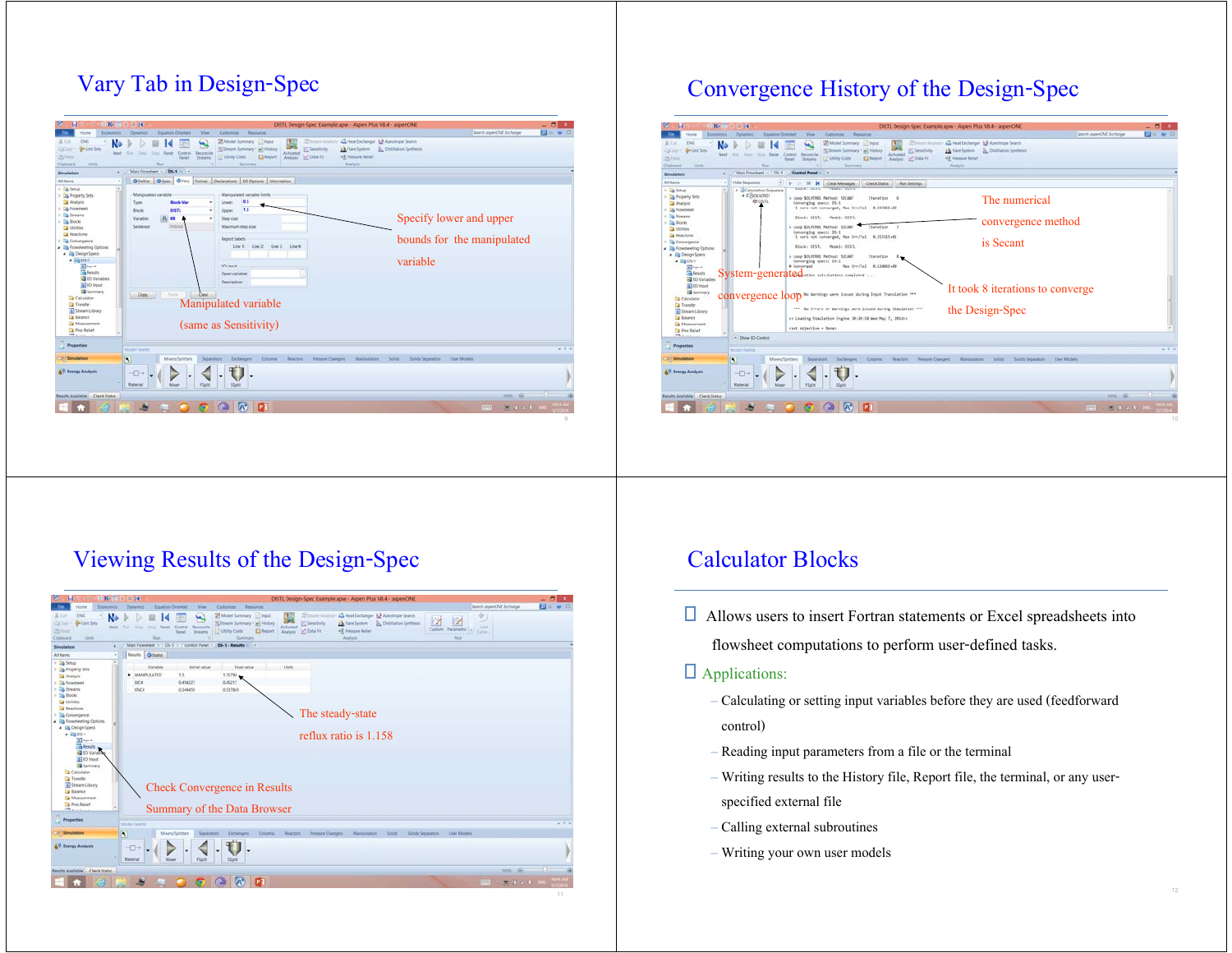# Specifying a Calculator Block

- Define a Calculator block by:
- 1. Creating the Calculator block by selecting Flowsheeting Options in Data pulldown menu
- 2. Identifying the flowsheet variables that the block samples or manipulates.
- 3. Entering the Excel formulas or Fortran statements
- 4. Specifying when the Calculator block is executed

### Air Compression & Cooling Problem Revisited

 $\Box$  In reality, the pressure drop across the heater block is not zero. It is a function of volumetric flow rate of the inlet stream into the cooler as follows:

### $\Delta P = 1.3 \times 10^{-7} V^2$  [=] psia, and V [=] ft<sup>3</sup>/hr



### Define Tab in Calculator

 $\Box$  Same Define Tab as in Sensitivity and Design-Spec

| ×<br><b>Economics</b><br><b>Allen</b><br><b>Months</b>                                                                      | No. 2010 14<br><b>Roueton Oriented</b><br><b>Dunamics</b>                                               | <b>Customore</b><br>Resources<br>View.                                                                                                                             | Air Compression Calculator Block Example agw - Aspen Plus V8.4 - aspenONE                                                                                           | Search aspenChil Exchange | 80 K<br><b>Editor</b> or D |  |  |  |
|-----------------------------------------------------------------------------------------------------------------------------|---------------------------------------------------------------------------------------------------------|--------------------------------------------------------------------------------------------------------------------------------------------------------------------|---------------------------------------------------------------------------------------------------------------------------------------------------------------------|---------------------------|----------------------------|--|--|--|
| Dig<br>A Col.<br>N<br>×<br><b>Grunt</b> Sets<br><b>DODR</b><br>Next.<br>23 Faste<br><b>Lists</b><br>Cluticand<br>Simulation | <b>Slow Read Costrol Recordile</b><br>Time.<br>East.<br><b>Panel</b><br>Rich<br>Man Foxetheat > C-1 x + | Model Summary [1] Input<br>×.<br>Children's Summary * and History<br>Artisted.<br>La Linny Com<br><b>D</b> Fiegacet<br>Analysis : COuta Fit<br>Streams:<br>Summary | Sillinger, Analysis: 45 Heat Exchanger 13 Azestrope Search<br><b>C</b> Sentinity<br>3 & Flark System<br>26 Datatana Systems<br><2 Freezen Fallat<br><b>Analysis</b> |                           |                            |  |  |  |
| All Items<br>$\sim$                                                                                                         |                                                                                                         | Obrine GCatalate GSequence Team Stream flash Information                                                                                                           |                                                                                                                                                                     |                           |                            |  |  |  |
| 1 Da Setup<br>1 E& Property Sets<br><b>Ca Analysis</b><br><b>L. Da Flowsheet</b>                                            | W. Active<br>(A) Measured variables (shap and drop variables from form to the grid below)               |                                                                                                                                                                    |                                                                                                                                                                     |                           |                            |  |  |  |
| <b>I</b> City Streams                                                                                                       | Variatie                                                                                                | Definition<br><b>Information Row:</b>                                                                                                                              |                                                                                                                                                                     |                           |                            |  |  |  |
| + Da Blocks                                                                                                                 | <b>TFLOW</b>                                                                                            |                                                                                                                                                                    | Stream-Var Stream-COMP-AIR Substream-MXXD Variable-MOLE-FLOW Units+Bimol/hr                                                                                         |                           |                            |  |  |  |
| <b>Ca cellines</b>                                                                                                          | <b>RHO</b>                                                                                              |                                                                                                                                                                    | Stream Var Stream=COMP-AIR Substream=MOED Variable=MOLE-DENSITY Units=Ibmol/cut                                                                                     |                           |                            |  |  |  |
| <b>Ca Reactions</b><br><b>C&amp; Convergence</b><br>. B Flow/neeting Options                                                | <b>PCOOL</b>                                                                                            | Block-Var Block+COOLER Variable+PRES Sentence+PARAM Units+psia-                                                                                                    |                                                                                                                                                                     |                           |                            |  |  |  |
| <b>Ca Design Specs</b><br>· Ela Catculator                                                                                  | Dalute!<br>New.                                                                                         | <b>Cone</b><br><b>The Card</b><br>Education Library                                                                                                                | <b>Millet Direct</b>                                                                                                                                                |                           |                            |  |  |  |
| <b>Cars</b>                                                                                                                 | (m) Edit selected i ariable                                                                             |                                                                                                                                                                    |                                                                                                                                                                     |                           |                            |  |  |  |
| <b>Ca Transfer</b>                                                                                                          | <b>GITTLOW</b><br>Variable                                                                              | Reference<br>۰                                                                                                                                                     | Information flow                                                                                                                                                    |                           |                            |  |  |  |
| Gil Stream Library                                                                                                          | Category                                                                                                | Type:<br>Stream-Var<br>۰                                                                                                                                           | <b>C</b> Import variable                                                                                                                                            |                           |                            |  |  |  |
| <b>Ca Ralance</b><br><b>Measurement</b>                                                                                     | <b>CLAR</b>                                                                                             | <b>COMP-AIR</b><br>Streets<br>٠                                                                                                                                    | C Export variable                                                                                                                                                   |                           |                            |  |  |  |
| <b>Ca Pres Retief</b>                                                                                                       | <b>C Blocks</b>                                                                                         | MOZO<br>Substream<br>٠                                                                                                                                             | C few variable                                                                                                                                                      |                           |                            |  |  |  |
| Add Input                                                                                                                   |                                                                                                         | $-16$<br><b>MOLE-FLOW</b><br>Variable                                                                                                                              |                                                                                                                                                                     |                           |                            |  |  |  |
| > El Model Analysis Tools                                                                                                   | <b>IK Sheams</b>                                                                                        | <b>Bened/for</b><br><b>Links</b><br>٠                                                                                                                              |                                                                                                                                                                     |                           |                            |  |  |  |
| > EB EO Configuration                                                                                                       | <b>D</b> Model Utility                                                                                  |                                                                                                                                                                    |                                                                                                                                                                     |                           |                            |  |  |  |
| > Ela Results Summary                                                                                                       | C Property Parameters                                                                                   |                                                                                                                                                                    |                                                                                                                                                                     |                           |                            |  |  |  |
| 1 E& Dynamic Configuration                                                                                                  | <b>D</b> Reactions                                                                                      |                                                                                                                                                                    |                                                                                                                                                                     |                           |                            |  |  |  |
|                                                                                                                             |                                                                                                         |                                                                                                                                                                    |                                                                                                                                                                     |                           | $\sim$                     |  |  |  |
| Properties                                                                                                                  | Model Palema                                                                                            |                                                                                                                                                                    |                                                                                                                                                                     |                           | $-3.8$                     |  |  |  |
| <b>Comulation</b>                                                                                                           | $\overline{\mathbf{H}}$<br>Moen/Salidars                                                                | Columns<br>- Reaction:<br><b>Exchangers</b><br>Separators                                                                                                          | Petture Diargers Manipulatins Solids<br>Soliza Separature   User Models                                                                                             |                           |                            |  |  |  |
|                                                                                                                             |                                                                                                         |                                                                                                                                                                    |                                                                                                                                                                     |                           |                            |  |  |  |
| <b>AV Energy Analysis</b>                                                                                                   | $\neg$<br>Material<br>Maar                                                                              | <b>PSpit</b><br>State                                                                                                                                              |                                                                                                                                                                     |                           |                            |  |  |  |
| Results Available Check Status                                                                                              |                                                                                                         |                                                                                                                                                                    |                                                                                                                                                                     | $lim: \Theta$             | $=$<br>$-4415$             |  |  |  |
|                                                                                                                             |                                                                                                         | $\sqrt{A^2 + 24}$                                                                                                                                                  |                                                                                                                                                                     | <b>FRIDA</b><br>图第2章 图    |                            |  |  |  |
|                                                                                                                             |                                                                                                         |                                                                                                                                                                    |                                                                                                                                                                     |                           |                            |  |  |  |

## Calculator Tab in Calculator

 $\Box$  Two calculation methods: Fortran or Excel

| м<br><b>INCHES</b>                                                                                                                                                                                                                                                                                                                                                                                                                                                                                       | .<br>Air Compression Calculator Block Example.apw - Aspen Plus V8.4 - aspenONE                                                                                                                                                                                                                                                                                                                                                  | --      |
|----------------------------------------------------------------------------------------------------------------------------------------------------------------------------------------------------------------------------------------------------------------------------------------------------------------------------------------------------------------------------------------------------------------------------------------------------------------------------------------------------------|---------------------------------------------------------------------------------------------------------------------------------------------------------------------------------------------------------------------------------------------------------------------------------------------------------------------------------------------------------------------------------------------------------------------------------|---------|
| <b>Jie</b><br><b>H</b> ame<br><b>Etonomics</b>                                                                                                                                                                                                                                                                                                                                                                                                                                                           | Search aspenCAIF Exchange<br><b>Uvarnick</b><br>Equation Driented<br>View<br>Cummise<br><b>Firmources</b>                                                                                                                                                                                                                                                                                                                       | 四 3 W 日 |
| <b>Did</b><br>N<br>A DA<br><b>Grunt Sett</b><br>QCinn.<br><b>News</b><br>25 Vents<br>Dationid<br><b>Using</b>                                                                                                                                                                                                                                                                                                                                                                                            | <b>25 Michel Summary 12 liquid</b><br>Schools Analysis' An Heat Exchanger 12 Assortope Search<br>C Senatory<br>Sistemant Summary * and History<br>A Flare System  In Contration Systems<br>Reconcile<br>Reist.<br><b>Control</b><br>Activated<br><b>The Card</b><br>42 Pressure Relief<br>(2) Utility Cireta<br><b>E2 Report</b><br><b>Analysis</b> M <sup>2</sup> Data Fit<br>Paint<br>Streams.<br>Run<br>Analysts<br>Sisteman |         |
| Simulation                                                                                                                                                                                                                                                                                                                                                                                                                                                                                               | Man Figureheet - C-1 = +                                                                                                                                                                                                                                                                                                                                                                                                        |         |
| All lierns                                                                                                                                                                                                                                                                                                                                                                                                                                                                                               | ODefine O'Calculate O'Sequence Sean Stream Flash Information                                                                                                                                                                                                                                                                                                                                                                    |         |
| - Da Setup<br><b>Lig</b> Property Sets<br>Ca Analysis<br><b>Co</b> Flowsheet<br><b>Co Streams</b><br><b>Eig Blocks</b><br><b>California</b><br><b>Da Reactions</b><br><b>Convergence</b><br>B Flowsheeting Options<br><b>Design Special</b><br>- Ela Canudator<br>1.0404<br><b>Ca Transfer</b><br><b>B</b> Stream Library<br><b>Ca Balance</b><br><b>Da</b> Measurement<br>Ca Pres Relief<br>And Input<br>Nodel Analysis Tools<br>La 10 Configuration<br>Dig Results Summary<br>Da Dynamic Configuration | Calculation method<br>C Excel<br><b>Fortran Declarations</b><br><b>IR</b> Fortram<br>Enter executable Fortran statements<br>Use Excel to<br>$COCF + 1.36 - 7$<br>OVANNA TILOW/RHO<br>PCDOL + -COEF VILOW ** 2<br>WRITE/NHSTRY."  VFLOW<br>perform tasks<br>WILTE/NHSTRY *: PCOOL<br>WAITE/NIPT/5/VFLOW<br>WILTE(NAPT.") PCOOL<br><b>Insert Fortran statements</b><br>to perform tasks<br>Row: 1 Col: 1                          |         |
| <b>Properties</b>                                                                                                                                                                                                                                                                                                                                                                                                                                                                                        | m<br><b>Musical Partners</b>                                                                                                                                                                                                                                                                                                                                                                                                    | $-3$    |
| <b>CC Simulation</b>                                                                                                                                                                                                                                                                                                                                                                                                                                                                                     | $\overline{\mathbf{R}}$<br><b>Fremure Changers</b><br>Monry/Splitters<br><b>Dilumia</b><br>Estactors<br><b>Manpulatins</b><br>Solids - Solids Separators<br><b>User Minister</b><br>Separators:<br>Indungers                                                                                                                                                                                                                    |         |
| <b>A.D. Energy Analysis</b>                                                                                                                                                                                                                                                                                                                                                                                                                                                                              | $\neg$<br>Material<br>Albert<br><b>PSplit</b><br>Stair                                                                                                                                                                                                                                                                                                                                                                          |         |
| Results Available   Check Status                                                                                                                                                                                                                                                                                                                                                                                                                                                                         | $1006 - 19$                                                                                                                                                                                                                                                                                                                                                                                                                     |         |
|                                                                                                                                                                                                                                                                                                                                                                                                                                                                                                          | W.<br><b>P</b><br>لتقل<br><b>HHE 341 IN</b><br>œ<br><b>PRI</b><br>œа                                                                                                                                                                                                                                                                                                                                                            |         |